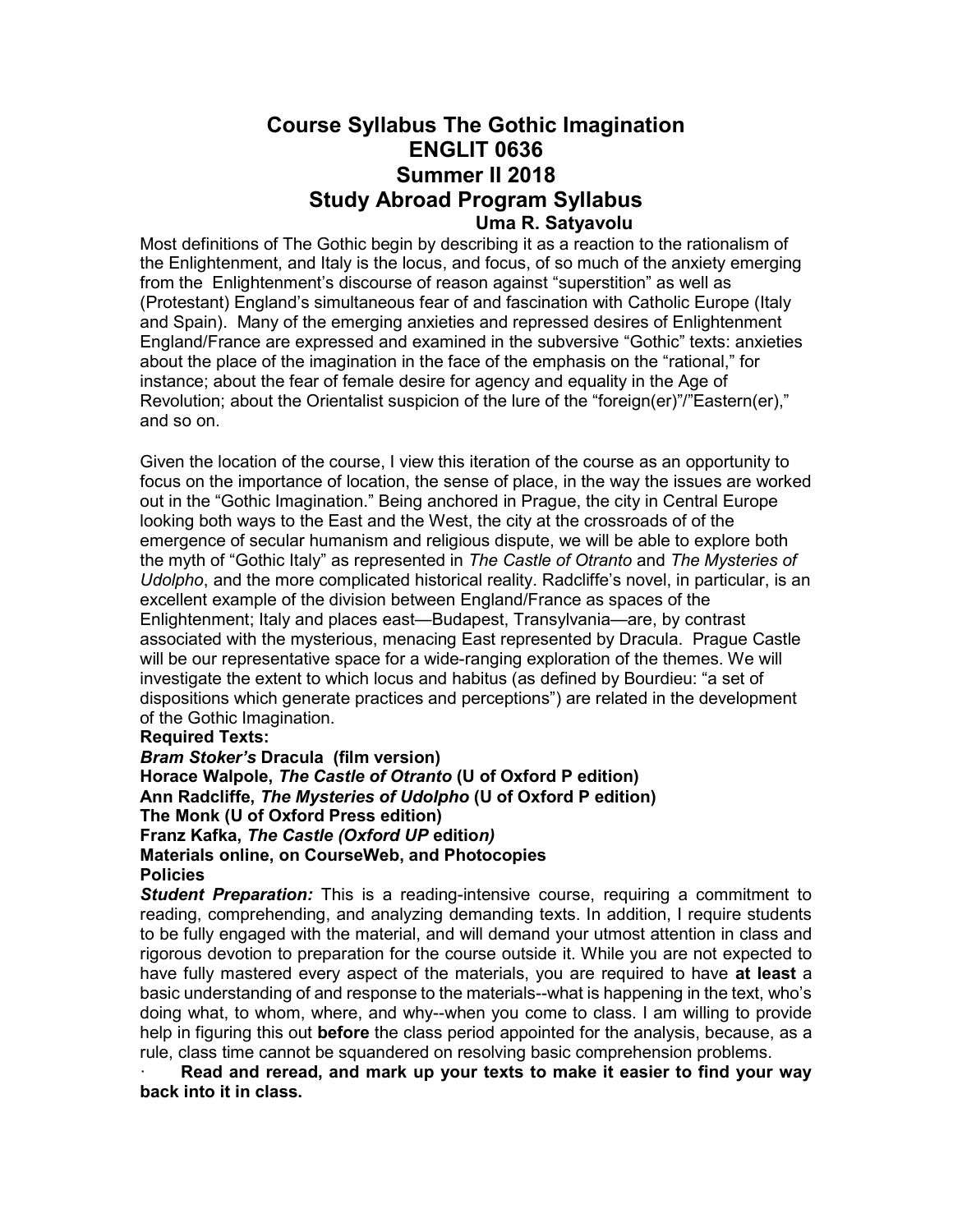We will not be able to go over all the readings in class, but you are still responsible for knowing what was not discussed in class.

# Course evaluation:

Students will write three short essays or one long (12 pages) essay at the end, in addition to shorter (one page) regular reports on historical/textual issues as assigned, such as, The architecture of Prague Castle and its effect on their understanding of Kafka, or even Dracula.

Plagiarism Policy: See University Plagiarism Policy Statement.

As per the University guidelines: If you have a disability for which you are or may be requesting an accommodation, you are encouraged to contact both your instructor and Disability Resources and Services, 140 William Pitt Union, 412-648- 7890 or 412-383-7355 (TTY) as early as possible in the term. DRS will verify your disability and determine reasonable accommodations for this course.

Plagiarism and other kinds of academic dishonesty will be reported to the authorities concerned. Please review accompanying handout on the subject. Papers, exams and out-of-class assignments must be printed or typewritten, double spaced with 1-inch-wide margins. All documentation must follow the latest MLA style. Please consult me before beginning, and handing in, papers. I should be happy to look at drafts at any stage, but the final submissions will be graded for originality of thinking, perceptiveness in reading, quality and clarity of writing, and breadth of scholarship. Tentative Schedule of Readings and Assignments\*

Divide the number of pages with the number days on which we will talk about them, and read that many; only volumes 1 & 2 of Mysteries of Udolpho are required Week One:

# Monday 9th July: MORNING MEETING

Introduction: What is Gothic? Some terms defined, as Socrates urges us to do: Sublime, Picturesque; Grotesque; Horror; Terror; Romanticism and Gothic Revival Terror vs. **Horror** 

 Principles of Romantic Poetry: Wordsworth's "Tintern Abbey" & Coleridge's "Ancient Mariner" as best-known expressions of emerging attitudes towards nature, modernity and tradition (The Sublime and the Grotesque); Literary Gothic as a resistance to Renaissance Humanism and Enlightenment skepticism; Afternoon tour of **Castle** 

## Guided Tour of Prague Part 1

**Tuesday 10th** July gothic/Gothic Castle of Otranto; Italy as the locus of medieval "superstition"; the fiction of history; elements of the Miraculous and the Absurd; precursors to Surrealism and Dadaism? National politics and linguistic and cultural/literary nationalism; Guest Lecture

# Guided Tour Part 2

Wednesday 11th July: scenes from Dracula film; Castle of Otranto (Gothic as Romance of the Past/Distant) (Renaissance Europe); anxieties about past and future; strategies of containment of social and gender upheavals ; fragmentation and magnification; the part as representing/threatening the whole; "travel"/being a stranger as an important theme in Gothic Literature

Thursday 12th July: 1-2:00 P.M. Mysteries of Udolpho Vol. 1 (The Enlightenment Ideal: Wordsworthian landscape and Nature; Masculine/Domestic Virtue); Guest lecture 2

Friday 13<sup>th</sup> July: Mysteries of Udolpho Vol. 1; the Byronic hero; the lure of the Forbidden ; virtue and desire; from country to castle to city: degrees of corruption; The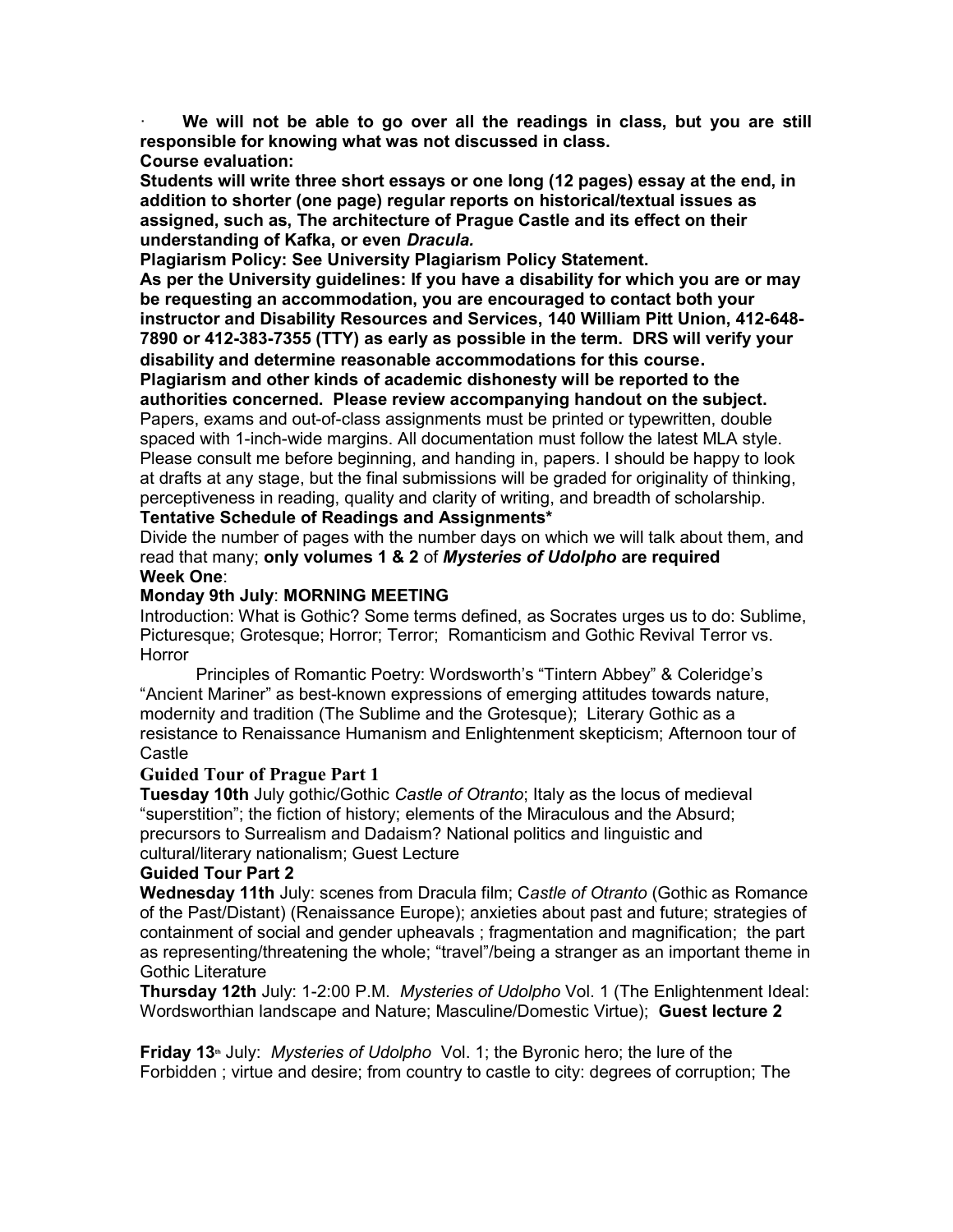theory of the Sublime; Self-control and "sensibility"; Stoicism updated The Gothic as a philosophical genre

## Week Two: Sunday July 15th Český Krumlov

Monday July 16th Český Krumlov: Enclosures and Gothic use of space/containment (Read Mysteries of Udolpho

Tuesday July 17th Mysteries of Udolpho Vol. 2 The Journey as a definitive experience in the Gothic Genre; the travel to temptation and danger; city of decadence and corruption ("Horror" and "Terror") ; the castle as isolation; the city as dissolution/dissipation; Martin Krumholz?: Architecture and the Gothic

## Wednesday July 18th morning condensed class; Mysteries Of Udolpho; The Veil and St. Agnes of Bohemia and (Essay 1 Due Midnight?) NO Afternoon Class

# Thursday July 19th Kutna Hora excursion

Friday July 20th Essay 1 due; Mysteries of Udolpho vol. 2 (Legitimacy and Women's Property Rights); (The Sublime and its Civilizing Effects); Desire and Askesis; selfcontrol and deferred gratification

Monday July 23rd Mysteries of Udolpho vol.3 (I will catch you up! But only as much as you want!) ; The control of suspense in the Gothic; "supernatural" events/superstition; Terror/fainting Mysteries of Udolpho vol.3 (The Construction of the Ideal Female); Mysteries of Udolpho vol. 3 (Female Gothic) Mysteries of Udolpho vol. 4 (Romance and Realism: Sentimental Novel) (Volumes three and four are optional; I will talk about them without giving away any mysteries); Beginning The Monk

Tuesday July 24th: Morning class, The Monk (Afternoon Visit to Sternberg Palace)

Wednesday July 25th *Vol 1 The Monk* (Exoticism and Orientalism; Reason and the Occult); (The "Masculine Gothic") (JEWISH QUARTER TOUR)

Thursday July 26th The Monk Crisis of British/Post-Enlightenment Masculinity and the Imperial Mission); Masculinity and femininity defined and redefined;

**Friday July 27th The Monk The sin of hypocrisy; fear of sexuality; the Angel in the** House/The New Woman, and Victorian gender Roles;gender-bending; the Faustian theme of spiritual complacency and over-reaching hubris; The Monk as the figure of Protestant Suspicion of Catholic beliefs and practices; The French Revolution; Spain as aligned with a grotesque past

## Sunday 29th July: Terezin Trip

·

Monday July 30th: the madness of "utopia"; quest for "purity" and the failure of "civilization"; the madman as Monster; the quest for reason as "madness"/surreal